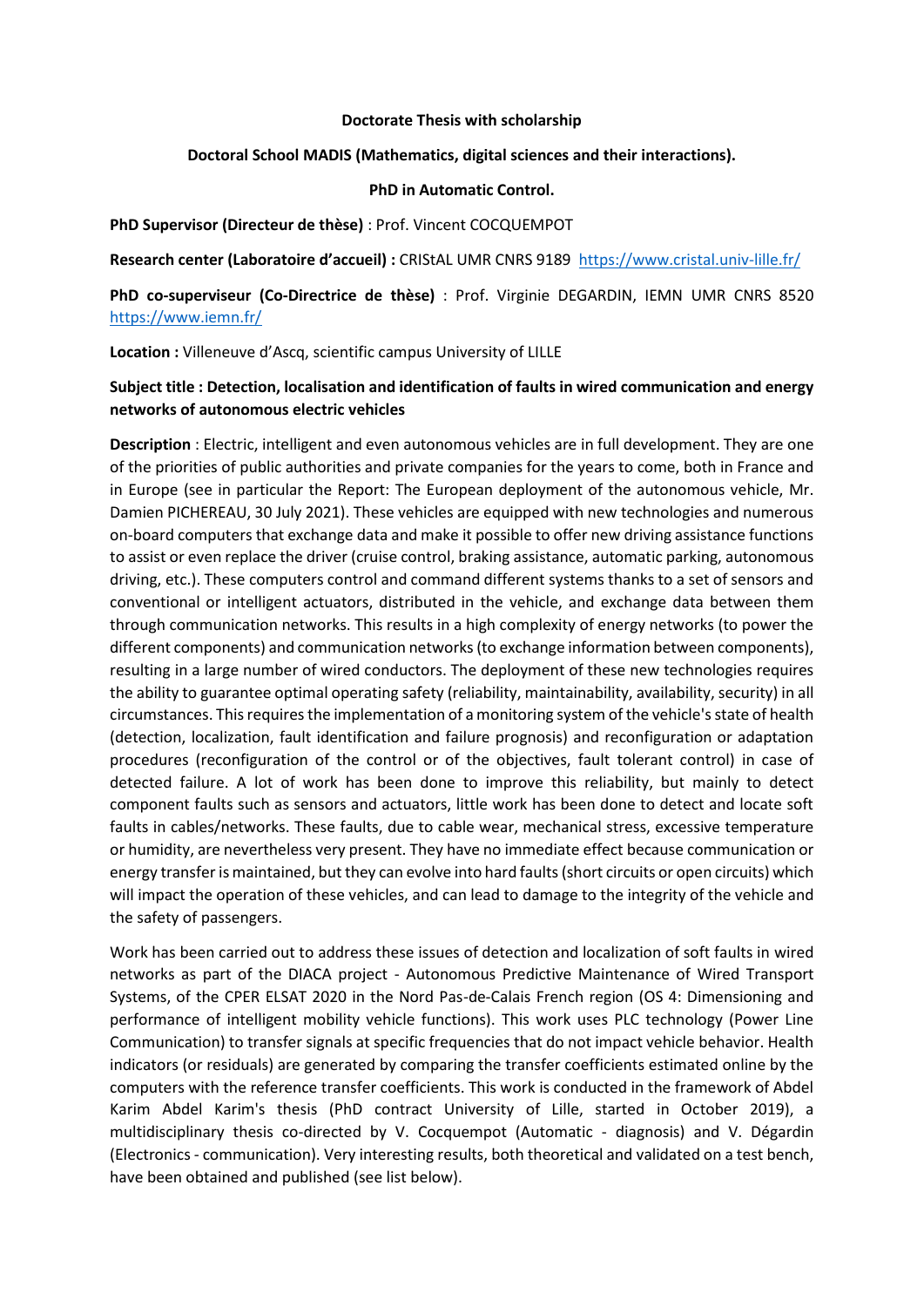The objective of the proposed thesis is to continue the work started in the framework of the thesis of Abdel Karim Abdel Karim.

Several works are envisaged:

- Study the sensitivity of the residuals and improve the decision procedure in disturbed environment (measurement noise in particular). Initial work has been done using different metrics to analyze the similarity between signals in the frequency domain. We have shown that weighting the residuals by a correlation index between signals greatly improves the sensitivity of the residuals, and consequently the decision.

- Estimate the severity of the fault, which will allow to follow the evolution of the fault and to predict the residual life of the cable (in a prognostic approach)

- Compare and study the complementarity between our monitoring approach based on the transmission coefficient and a more classical approach using the reflection coefficient (reflectometry approach). It is not a question here of opposing the two approaches but of combining them to improve the decision both for the detection and for the localization or the estimation of defects

- Detect and localize multiple faults, including cable faults in complex networks combining bus, star, ring topologies, ... but also component faults such as sensors.

- Reconfigure the network and the communication protocol when an incipient cable fault is detected/located, allowing to anticipate the effects of a possible open fault

- Implement the monitoring method on the autonomous electric vehicle Zoé of CRIStAL (PRETIL platform: Research platform on Robotics and Intelligent Transport of Lille - platform accredited by the University of Lille and the Equipex Robotex). The tests carried out on a test bench, and the first measurements carried out on the Zoé vehicle confirm the relevance of our network monitoring approach. These experimental validations must be continued and carried out on the vehicle in circulation.

These objectives can only be achieved by combining two approaches: a signal approach and a system approach. The two host laboratories CRIStAL and IEMN have respectively an expertise in one of these two approaches. We have shown in the framework of the co-supervision of the thesis of A. K Abdel Karim the interest of conducting this research in collaboration. The results obtained are recognized by both scientific communities as shown by the publications accepted or under evaluation.

This subject is part of several projects and structures in which CRIStAL and IEMN are involved:

- The CNRS Research Federation: FR TTM: Transport Terrestre Mobilités CNRS 3733,

- the CPER 2021-2027 RITMEA: Research and Innovation in Eco-responsible and Autonomous Transport and Mobility,

- The autonomous vehicle axis of the structuring equipment for research: TIRREX Technological Infrastructure for Robotics Research of Excellence, winner of the ESR / EquipEx+ call for expressions of interest,

- the CUMIN project: Campus à Mobilité Innovante et Neutre en carbone (Innovative and Carbon Neutral Mobility Campus), an interdisciplinary program of the University of Lille on electro-mobility

Articles published in the framework of Abdel Karim's thesis